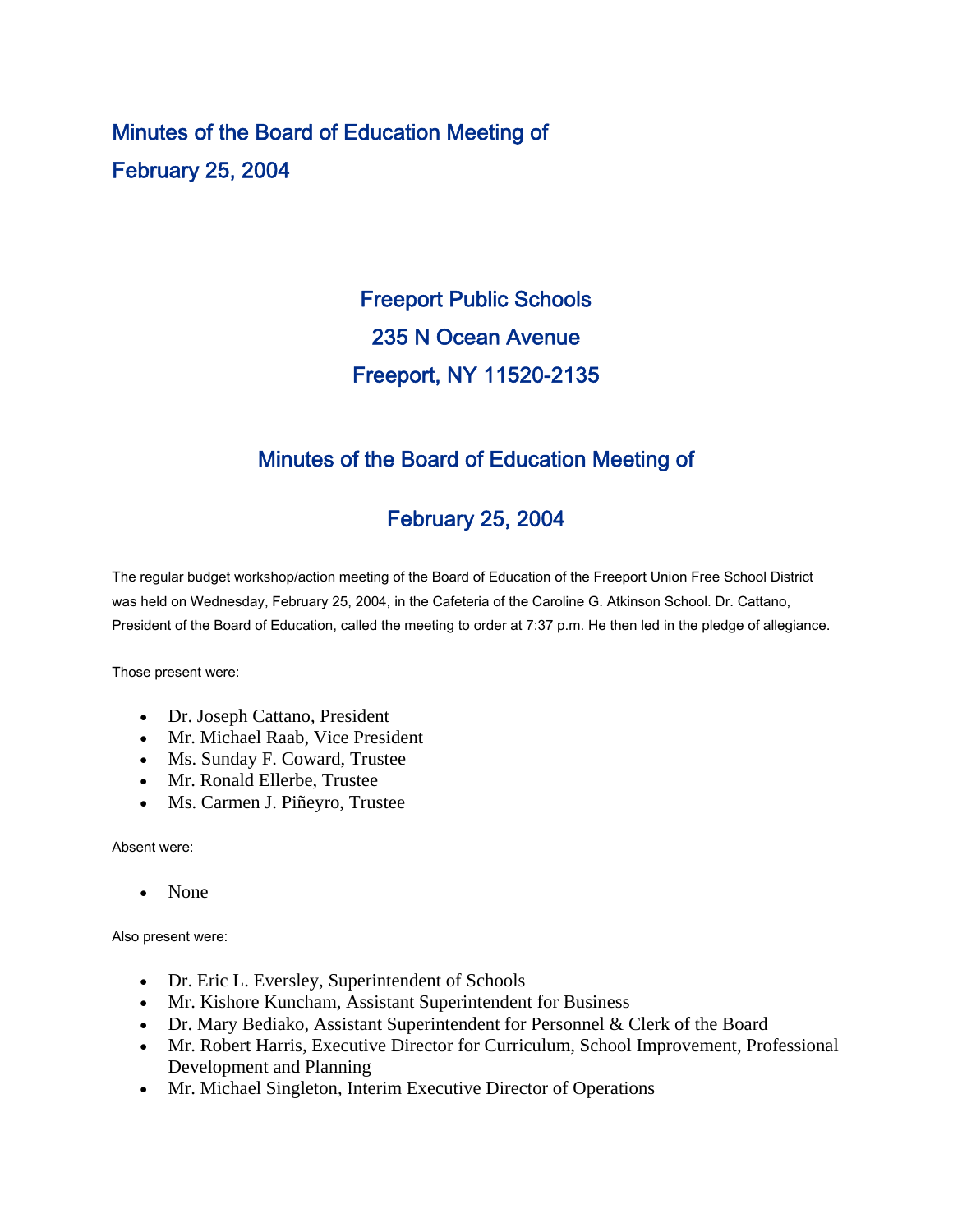Also absent were:

• None

Guests were:

• None

The number of people in the audience at the opening of the meeting was 13.

#### **Superintendent's Report**

Dr. Eversley, Superintendent of Schools, spoke about the list of "most improved schools" on ELA and Math for the 4 th and 8 th grades. Freeport was proud to have several schools included on that list.

Dr. Eversley informed the Board and public that a Citation was received from the Town of Hempstead for the Freeport High School Football Team.

The Superintendent also informed the Board and public that the Girls and Boys Basketball teams have reached the County Championships. Everyone is very proud of their performance.

Mr. Kishore Kuncham, Assistant Superintendent for Business spoke to the Board about budget for 2004-2005 as attached.

Dr. Cattano polled the Board on the issue of allowing the public 3 minutes to address the Board on the 2004-2005 budget. The motion was seconded by Mr. Raab and it passed. The vote was:

- Yea: Cattano, Coward, Piñeyro and Raab.
- Nay:  $0$
- Abstention: Ellerbe.

#### Items for Action

#### Approval of CSE and PSE Meetings

Mr. Raab offered the following resolution for adoption:

BE IT RESOLVED that the Board of Education hereby accepts the minutes of the meeting of the committees on special education and preschool special education for the following dates:

January 7, 2004; January 8, 2004; January 9, 2004; January 23, 2004;January 30, 2004; February 5, 2004; February 6, 2004; February 10, 2004; February 11, 2004.